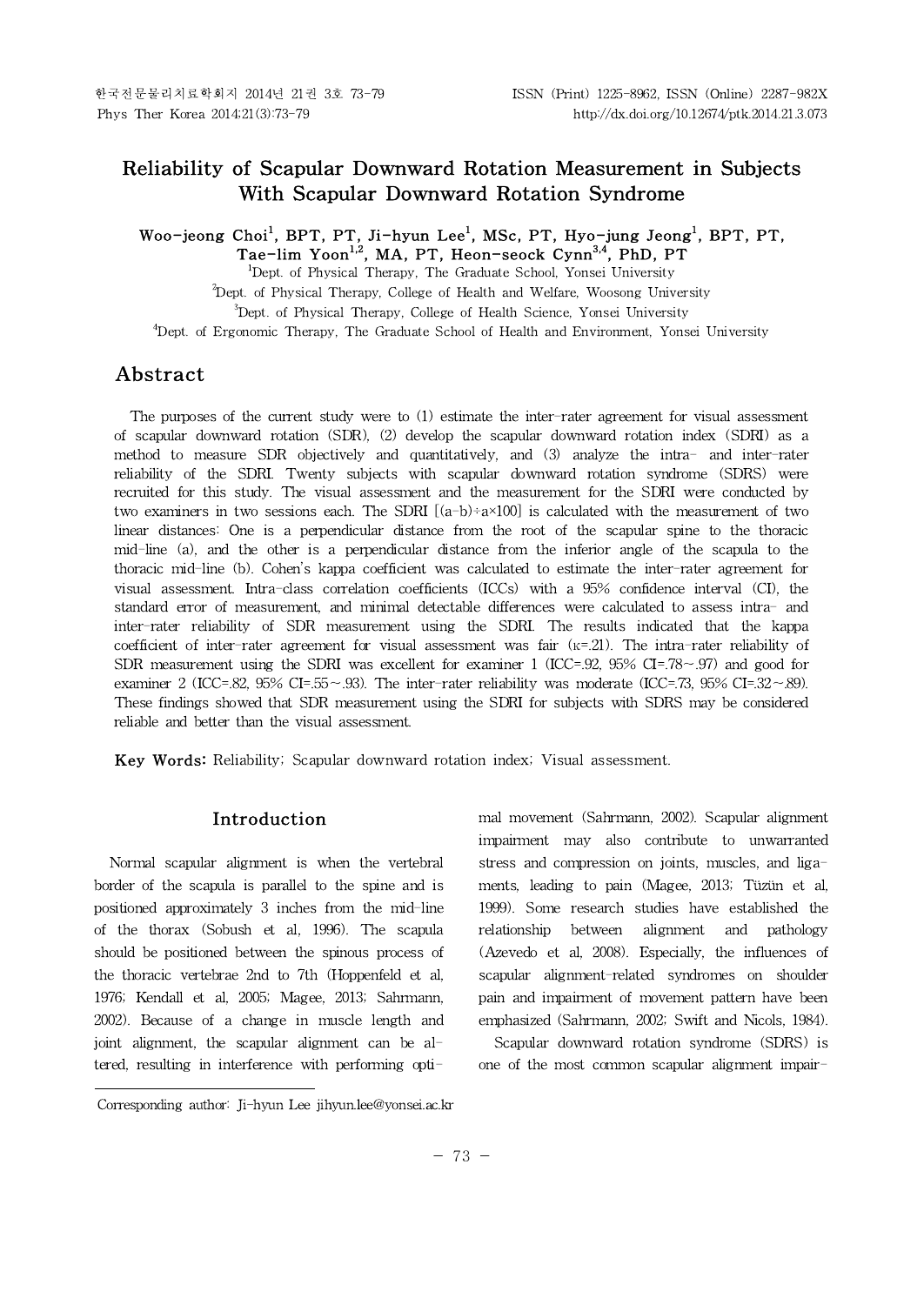ments and is responsible for shoulder pain (Sahrmann, 2002). SDRS is described as the inferior angle of the scapula being more medial than the root of the scapular spine rather than the vertebral border being parallel to the spine (Sahrmann, 2002). Various causes are involved with SDRS, such as thoracic kyphosis and imbalance of muscles between the scapular downward rotators and upward rotators (Sahrmann, 2002). Before correction of the problems, an accurate assessment of scapular alignment is considered as a critical component of the physical examination to make a diagnosis (Akalin et al, 2001; Clein, 1976; Host, 1995; Kendall et al, 2005; Kibler, 1998). Also, a precise measurement during assessment is important to track the progression during rehabilitation (Sahrmann, 2002; van der Helm, 1994).

Visual inspection of the scapula to assess the scapular alignment has been used and suggested (Kibler et al, 2002; McClure et al, 2009; Plafcan et al, 1997; Sahrmann, 2002). Many previous studies have investigated the visual inspection assessment of scapular alignment with instruments such as a goniometer or an electrical inclinometer (Burkhart et al, 2003; Odom et al, 2001). In fact, Tucker and Ingram (2012) researched measuring scapular upward rotation by using an electrical inclinometer, and Odom et al (2001) used a tape measure to achieve the value of a lateral scapular slide test. McClure et al (2009) reported that visual assessment offers an alternative to linear measurement for evaluating 3-dimensional scapular motion. Visually based assessment could be used practically in a clinical setting. Different methods to assess the scapular alignment by using instruments have been introduced; however, no studies have suggested a method that is clinically accessible as well as quantitative and objective for measuring scapular downward rotation (SDR). In that respect, we designed a scapular downward rotation index (SDRI) as a measurement.

Therefore, the purposes of this study were to (1) estimate the inter-rater agreement for visual assessment of SDR, (2) develop the SDRI as a method to measure SDR objectively and quantitatively, and (3) analyze the intra- and inter-rater reliability of the SDRI. We hypothesized the inter-rater agreement for visual assessment of SDR would be poor to fair. Also, using the SDRI to measure SDR would demonstrate good to excellent intra- and inter-rater reliability.

# **Methods**

## **Subjects**

Twenty subjects (12 men and 8 women) with SDRS participated in this study. Demographic data are shown in Table 1. The principal investigator recruited subjects by screening the appearance around shoulder. The screening test included the presence of shoulder slope, lower clavicle angle, and shoulder abduction relative to scapular external rotation (Sahrmann, 2002). Subjects' shoulders were sloped and clavicle angles were even. When subjects were all recruited by screening, SDR was measured by using the SDRI. We operationally defined SDRS when the SDRI score was higher than "0". (The SDRI is explained in the procedure section.) Subjects who had an SDRI score less than "0" were excluded. Both sides were measured to determine SDRS. The more downwardly rotated scapula (higher SDRI) was chosen to be examined. The more downwardly rotated scapula was on the right side in two subjects and on the left side in 18 subjects. Subjects were excluded from participating if they had a history of shoulder injury or surgery in the past 3 years. Also, subjects who had scapular alignment impairment

**Table 1.** Demographic data of subjects (N=20)

|                    | $Mean \pm SD^a$ |  |  |
|--------------------|-----------------|--|--|
| Age (year)         | $19.8 \pm 1.6$  |  |  |
| Height (cm)        | $68.2 \pm 6.5$  |  |  |
| Weight (kg)        | $57.2 \pm 6.3$  |  |  |
| $BMI^b$ $(kg/m^2)$ | $20.2 \pm 1.4$  |  |  |
| $\sim$             | h.              |  |  |

 $\alpha$ <sup>a</sup>mean±standard deviation, <sup>b</sup>body mass index.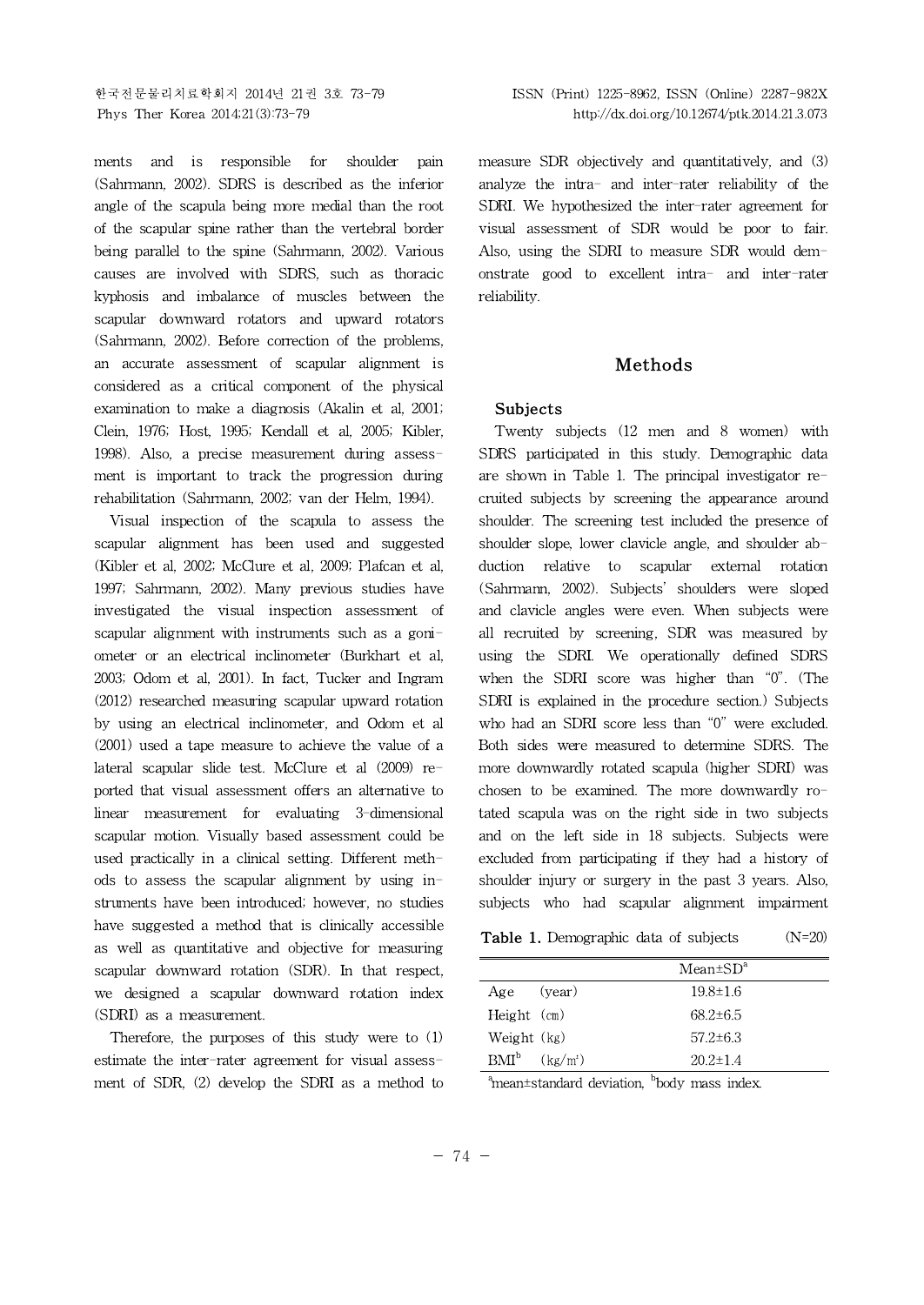other than SDR in the sagittal or transverse plane, such as scapular winging or tipping, were excluded so that SDRI measurement would not be affected during the experiment. Before participation, the detailed experimental process was explained to all subjects, and consent was given before the experiment.

### **Procedures**

The two examiners were physical therapists with 1-year clinical practice experience. Before the experiment, the principal investigator conducted a 1-hour training session for the examiners to ensure familiarization and standardization of determining the precise location of the landmarks and measurement to reduce measurement error. To minimize bias, the measurement order of the two examiners was randomized by creating a randomization scheme on the website Randomization.com (available from: http://www. randomization.com; accessed 10 June 2014). Visual assessment was followed by two sessions of SDRI measurement. Also, two examiners were not informed that subjects has scapular downward rotation syndrome during the visual assessment. The visual assessment and SDRI measurement results were blinded to each examiner. Men did not wear tops and women wore backless tops so that both scapula were in full view of the examiners.

#### **Visual assessment**

First, a straight line was drawn on the floor parallel to the frontal plane. The subject was asked to stand on the line and look directly ahead. To aid in remaining still while holding the same posture during the assessment session, the subject was instructed to fix both arms at his or her sides with the glenohumeral joints in a neutral position. Second, a straight line was drawn on the floor parallel to and 50 cm behind the first line. The examiner stood on the second line and faced the subject's back. After observing the subject's scapula for 30 seconds, the examiner recorded if a scapula was or was not downwardly rotated. The two examiners assessed every subject one time each.

#### **Scapular downward rotation index**

For SDRI measurement, the instructions for the subjects were the same as the instructions during the visual assessment. The principal investigator attached 5-㎜ diameter paper tape along the spinous process from thoracic vertebrae 1st to 12th. Next, the examiner palpated the subject's scapula and marked a dot with a black-ink pen at two landmarks: the root of the scapular spine and the inferior angle. Then, the examiner used a universal caliper to measure the lengths of two perpendiculars from the two landmarks to the paper-tape line. The marked dots on the landmarks were completely removed after one measurement. The two examiners made measurements twice each in the separate time sessions that were one day apart for every subject.

The SDRI was calculated using the equation  $[(a-b)-a\times100]$ . This equation includes two lineal distances: one is a perpendicular distance from the root of the scapular spine to the thoracic mid-line (a), and the other is a perpendicular distance from the inferior angle of the scapula to the thoracic mid-line (b). Subtraction of  $(b)$  from  $(a)$  is divided by  $(a)$  and multiplied by 100 (Figure 1).



**Figure 1.** Scapular downward rotation index [A: measuring (a) a perpendicular distance from the root of the scapular spine to the thoracic mid-line, B: measuring (b) a perpendicular distance from the inferior angle of the scapula to the thoracic mid-line].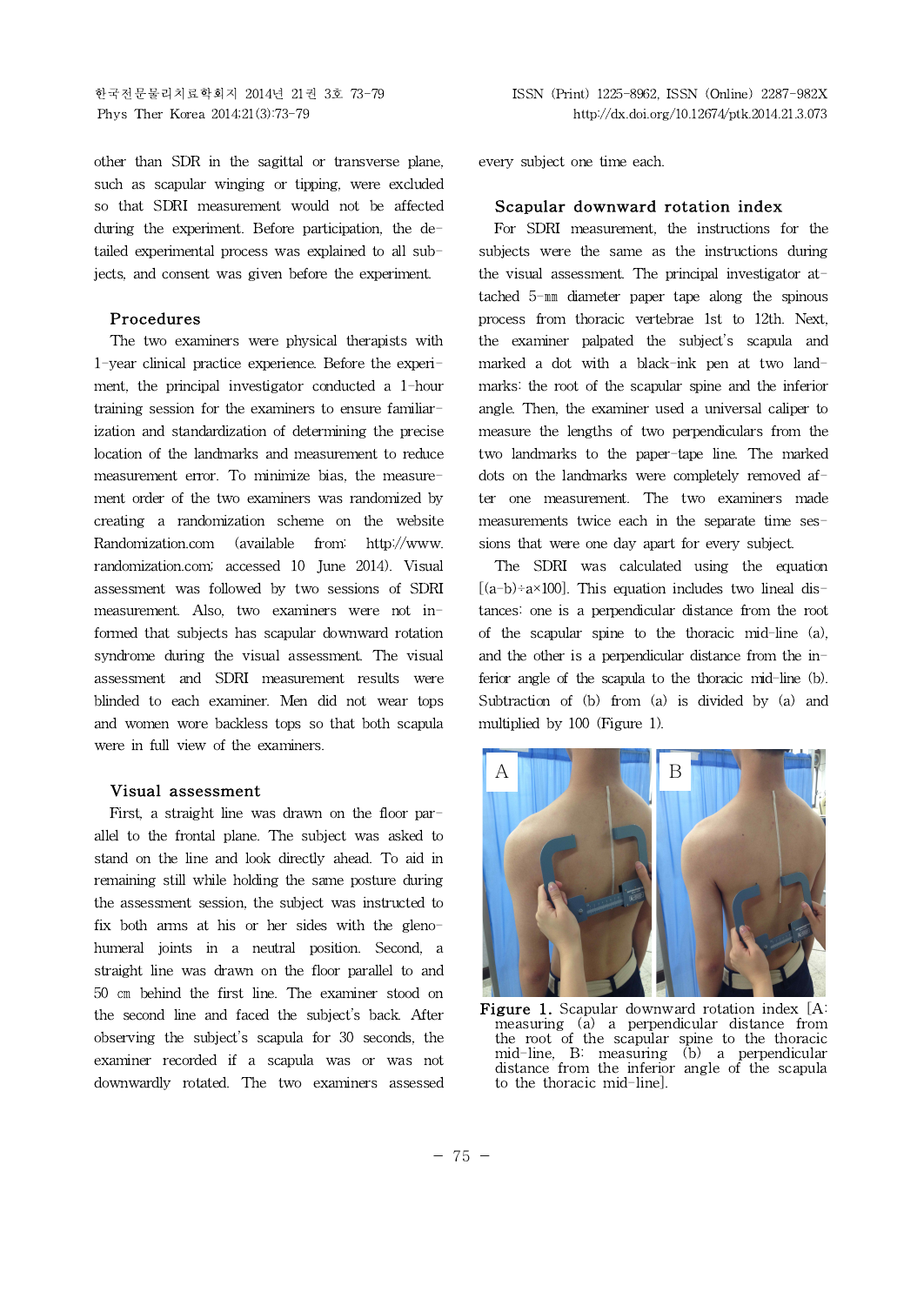## **Statistical analysis**

Cohen's kappa coefficient was used to estimate inter-rater agreement for the visual assessment of SDR. For the purpose of interpretation, kappa values were defined as the following: .20 or less=poor, .21  $~\sim$ .40=fair, .41∼.60=moderate, .61∼.80=substantial, and greater than .80=good (Landis and Koch, 1977).

The mean differences between the SDRI results from the two examiners and between each examiner's SDRI results from two sessions were calculated, and a paired t-test was used for comparison. p<.05 was deemed statistically significant. Intra-class correlation coefficients [ICCs (3,1)] were used to determine the intra- and inter-rater reliability of SDR measurement using the SDRI. Intra-rater reliability was calculated across results from the test sessions. Inter-rater reliability was calculated across examiners in session 2. Degree of reliability bases on ICCs was defined using the following criteria: .69 or less=poor, .70∼.79=moderate, .80∼.89=good, and .90∼.99=excellent (T'Jonck and Lysens, 1996). The standard error of mean (SEM) was calculated for each measurement to assess absolute consistency  $[SEM=SD\sqrt{(1-ICC)}]$ . Minimal detectable difference (95% confidence interval)  $(MDD_{95})$  scores were calculated  $[MDD_{95}=1.96\times SEM\times\sqrt{2}]$ 

(Beaton et al. 2001). All statistical analyses were performed using SPSS ver. 21.0 (SPSS, Inc., Chicago, IL, USA).

### **Results**

Cohen's kappa coefficient of inter-rater agreement for visual assessment of SDR was fair  $(k=21)$ . The means and standard deviations of each measurement of the SDRI are shown in Table 2. There were no significant differences between measurements of session 1 and session 2 or between measurements of the examiners  $(p=0.91, 0.83, 0.06,$  respectively). The intra-rater reliability of SDR measurement using the SDRI was excellent for examiner 1 (ICC=.92, 95% CI=.78∼.97) and good for examiner 2 (ICC=.82, 95% CI=.55∼.93). The inter-rater reliability was moderate (ICC=.73, 95% CI=.32∼.89). The ICCs with 95% CIs, SEM, and MDD<sub>95</sub> results are shown in Table 3.

#### **Discussion**

The purposes of this study were to (1) estimate

**Table 2.** Mean±standard deviation of scapular downward rotation index

| Examiner | Test session | $Mean \pm SD^a$  |
|----------|--------------|------------------|
|          |              | 13.34±5.62       |
|          | ↵            | 13.43±6.60       |
|          |              | $10.90 \pm 7.19$ |
| ∸        |              | $10.63 \pm 7.05$ |

<sup>a</sup>mean±standard deviation.

**Table 3.** Intra- and inter-rater reliability, standard error of measurement, and minimal detectable differences of scapular downward rotation measurement using the scapular downward rotation index

|                                         | Intra-rater reliability |                   |                         |
|-----------------------------------------|-------------------------|-------------------|-------------------------|
|                                         | Examiner 1              | Examiner 2        | Inter-rater reliability |
| ICC <sup>a</sup> (95% CI <sup>b</sup> ) | .92 $(.78 \sim .97)$    | .82 $(.55 - .93)$ | $.73(.32 \sim .89)$     |
| SEM <sup>c</sup>                        | l.71                    | 2.98              | 3.56                    |
| $MDD_{95}^{\dagger}$                    | 4.74                    | 8.26              | 9.88                    |

<sup>a</sup>intra-class correlation coefficient, <sup>b</sup>confidence interval, <sup>c</sup>standard error of mean, <sup>d</sup>minimal detectable differences.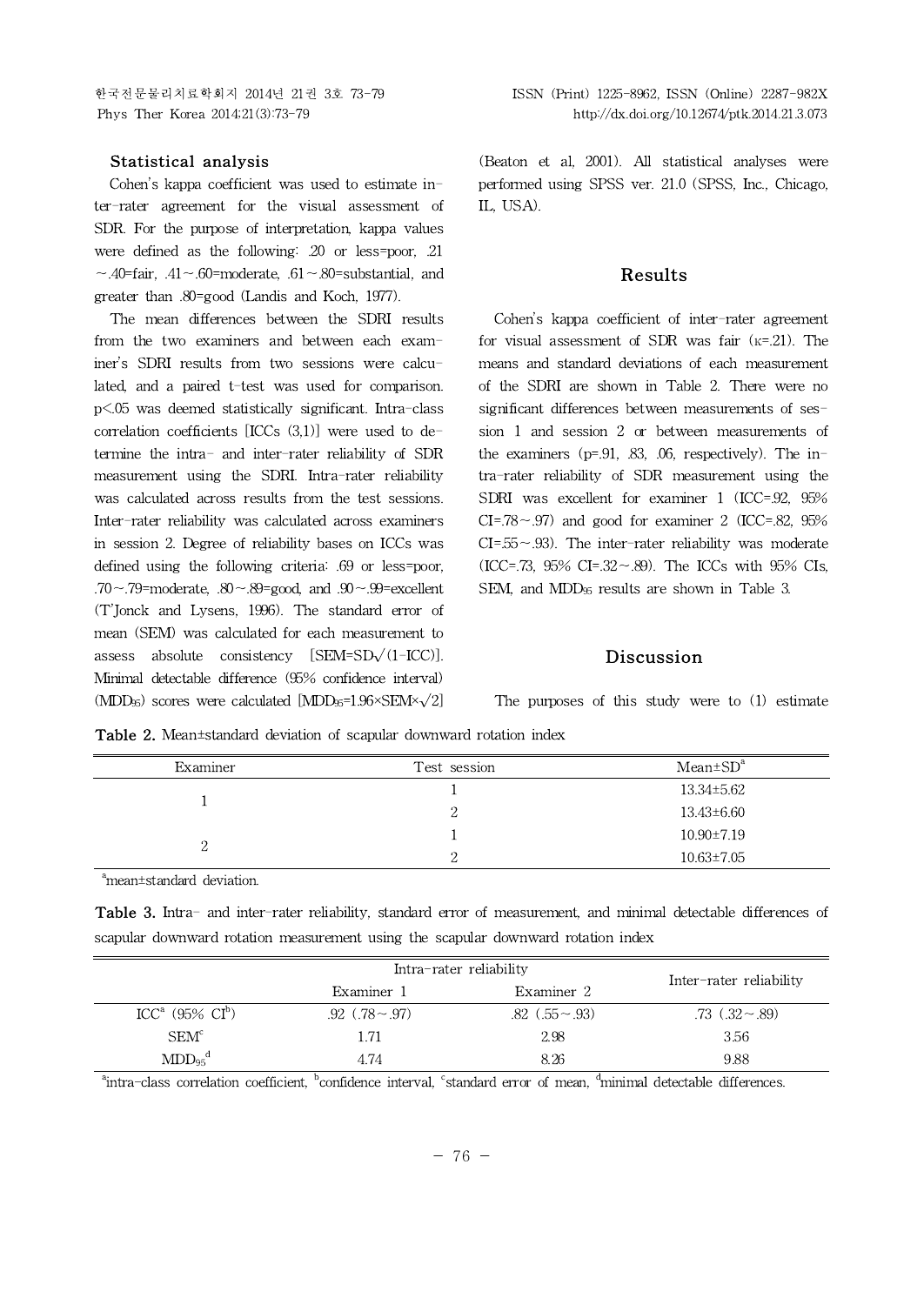the inter-rater agreement for visual assessment of SDR, (2) develop the SDRI as a method to measure SDR objectively and quantitatively, and (3) analyze the intra- and inter-rater reliability of the SDRI. In the results, the inter-rater agreement was fair for visual assessment of SDR. Also, the intra-rater reliability for the SDRI was excellent for examiner 1 and good for examiner 2, and the inter-rater reliability was moderate.

In the current study, we used Cohen's kappa coefficient to estimate inter-rater agreement for visual assessment of SDR. The value was .21, which was interpreted as fair agreement. A visual-based classification system for scapular dysfunction has been re-<br>have searched by Kibler et al (2002). Abnormal dynamic scapular movement patterns were defined, and inter-rater reliability of the visual-based classification system between two physical therapists and between two physicians was analyzed (κ=.42 and .31, respectively, which failed to support the application of their system). McClure et al (2009) also researched the inter-rater reliability of the visual identifying method for scapular dyskinesis. They reported the average value of the kappa weighted coefficient was .57, which was higher than the result from the research study by Kibler et al (2002). Even though it is difficult to compare directly, the result of inter-rater agreement for visual assessment in the current study is considered poorer than the results from some previous studies. We suggest the reason why our result was poorer is that the visual assessment of SDR in the current study was performed with subjects' arms in a static position; by contrast, in the previous research studies by Kibler et al (2002) and McClure et al (2009), the tests were conducted with dynamic upper extremity movement. Warner et al (1992) found that scapular abnormalities were more evident during dynamic assessment than during static testing in participants with impingement and instability. Visual assessment may be refined if the rating involves a lack of SDR during subjects' shoulder abduction.

### 한국전문물리치료학회지 2014년 21권 3호 73-79 ISSN (Print) 1225-8962, ISSN (Online) 2287-982X Phys Ther Korea 2014;21(3):73-79 http://dx.doi.org/10.12674/ptk.2014.21.3.073

The intra-rater reliabilities of SDRI measurement were good to excellent. For the intra-rater reliability of examiner 2, the ICC was .82, which was lower than the ICC of .92 for the intra-rater reliability of examiner 1. This relatively lower intra-rater reliability likely occurred because measurements were made in different time sessions. Measurements on different days may influence both the subjects and the examiners. Even though the subjects were instructed to hold the same anatomical position during every session and not make any motion if at all possible during the measurement, small body movements between the first and second sessions may influenced the results of measurement. Examiner differences in measurement technique or skill between sessions could also have affected the results. Even though intra-rater reliability of SDRI measurement showed a difference between examiner 1 and examiner 2, inter-rater reliability of SDRI measurement had moderate reliability. As a result, SDRI measurement is a more reliable method than visual assessment, whose inter-rater reliability was poor.

In a neutral position, the vertebral border of the scapula is 6.35∼7.62 ㎝ from the spinous process of thoracic vertebrae (Sahrmann, 2002). Moghaddam and Salimee (2012) reported that the distance between the vertebral border of the scapula and the spinous process of thoracic vertebrae was 6.64 ㎝ by palpation measurement in healthy adults. In the current study, the mean value and standard deviation of the distance was 7.89±1.52 ㎝ between the root of the scapular spine and the spinous process of thoracic vertebrae (a) and  $6.95\pm1.49$  cm between the inferior angle and the spinous process of thoracic vertebrae (b).

The current study has several limitations. First, we did not perform the power analysis to calculate the sample size in this study. Second, we used only a universal caliper to measure the distance between landmarks. Further studies are needed to compare the reliability of the SDRI using other methods, such as tape measurement and photographic measurement.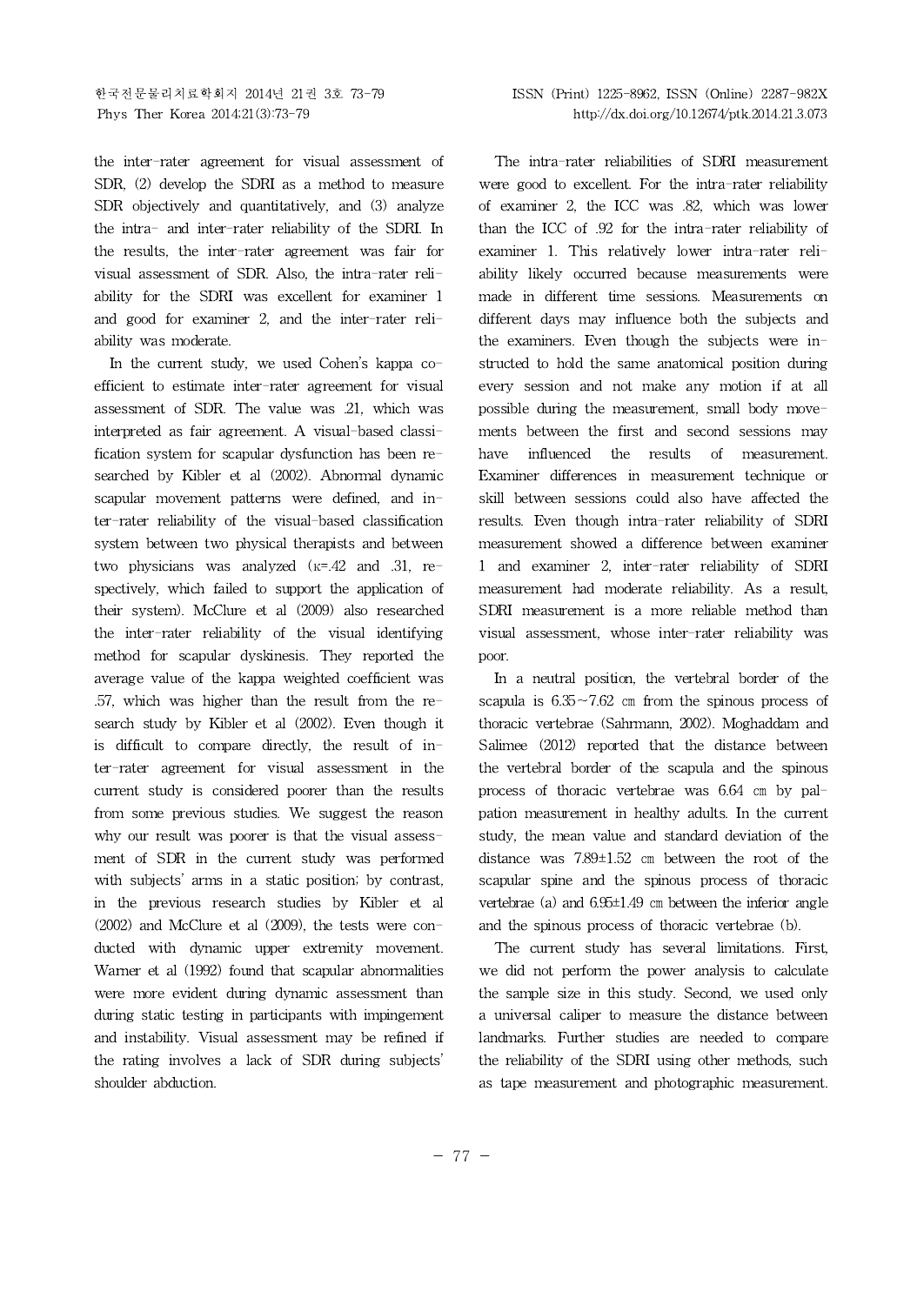Third, the validity of the SDRI was not investigated. Fourth, the examiners who measured SDRI did not have wide experience. Further studies should be performed on the validity of measuring SDR with a gold standard, such as computed tomography and magnetic resonance imaging. Also, examiners with wide experience and the sample size with the result of power analysis are recommended to generalize the findings of this study.

# **Conclusion**

This current study developed the SDRI as a method to measure SDR and analyzed the reliability. The findings showed that having the same and different examiners use the SDRI to measure SDR in subjects with SDRS may be considered reliable and better than visual assessment. On the basis of the findings of the current study, we recommend the SDRI as quantitative method to measure SDR.

# **References**

- Akalin E, Günal I, Cakmur R, et al. The droopy shoulder syndrome. Arch Orthop Trauma Surg. 2001;121(5):254-256.
- Azevedo DC, de Lima Pires T, de Souza Andrade F, et al. Influence of scapular position on the pressure pain threshold of the upper trapezius muscle region. Eur J Pain. 2008;12(2):226-232.
- Beaton DE, Bombardier C, Katz JN, et al. Looking for important change/differences in studies of responsiveness. Omeract mcid working group. Outcome measures in rheumatology. Minimal clinically important difference. J Rheumatol. 2001;28(2):400-405.
- Burkhart SS, Morgan CD, Kibler WB. The disabled throwing shoulder: Spectrum of pathology part Ⅲ: The sick scapula, scapular dyskinesis, the kinetic chain, and rehabilitation. Arthroscopy.

2003;19(6):641-661.

- Clein LJ. The droopy shoulder syndrome. Can Med Assoc J. 1976;114(4):343-344.
- Hoppenfeld S, Hutton R, Thomas H. Physical Examination of the Spine and Extremities. Connecticut, Appletom Century-Crofts, 1976: 143-220.
- Host HH. Scapular taping in the treatment of anterior shoulder impingement. Phys Ther. 1995;75 (9):803-812.
- Kendall F, McCreary E, Provance P, et al. Muscles Testing and Function with Posture and Pain. Philadelphia, PA, Lippincott Williams & Wilkins, 2005:173-209.
- Kibler WB. Shoulder rehabilitation: Principles and practice. Med Sci Sports Exerc. 1998;30(4): S40-S50.
- Kibler WB, Uhl TL, Maddux JW, et al. Qualitative clinical evaluation of scapular dysfunction: A reliability study. J Shoulder Elbow Surg. 2002;11 (6):550-556.
- Landis JR, Koch GG. The measurement of observer agreement for categorical data. Biometrics. 1977; 33(1):159-174.
- Magee DJ. Orthopedic Physical Assessment. 6th ed. Philadelphia, PA, WB Saunders, 2013:231-351.
- McClure P, Tate AR, Kareha S, et al. A clinical method for identifying scapular dyskinesis, part 1: Reliability. J Athl Train. 2009;44(2):160-164.
- Moghadam AN, Salimee MM. A comparative study on scapular static position between females with and without generalized joint hyper mobility. Med J Islam Repub Iran. 2012;26(3):97-102.
- Odom CJ, Taylor AB, Hurd CE, et al. Measurement of scapular asymmetry and assessment of shoulder dysfunction using the lateral scapular slide test: A reliability and validity study. Phys Ther. 2001;81(2):799-809.
- Plafcan DM, Turczany PJ, Guenin BA, et al. An objective measurement technique for posterior scapular displacement. J Orthop Sports Phys Ther. 1997;25(5):336-341.